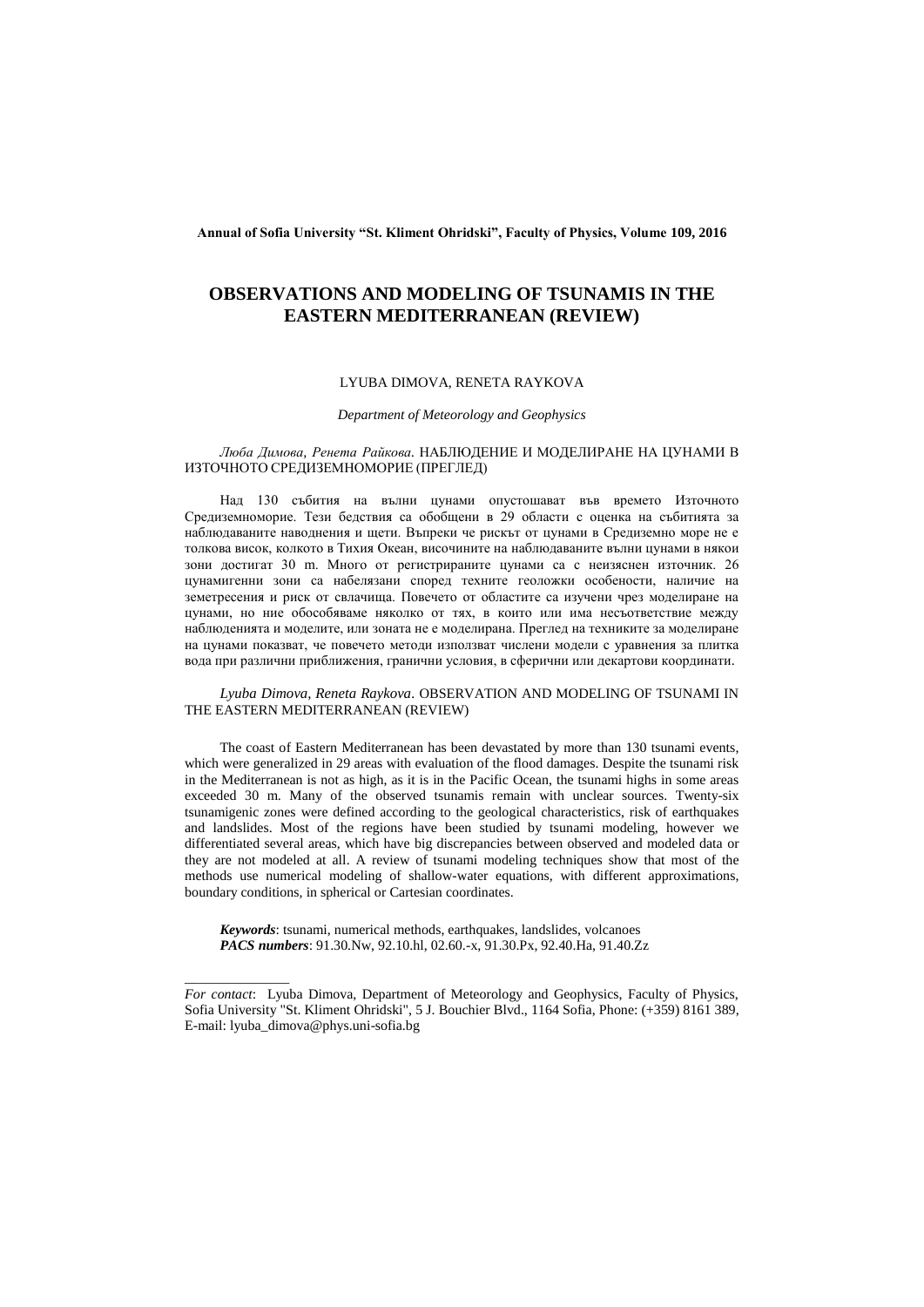## 1. INTRODUCTION

Mediterranean Sea is divided into three major regions – Western Mediterranean (WM), Central Mediterranean (CM) and Eastern Mediterranean (EM). The Eastern Mediterranean includes several seas – the Ionian Sea between Italy, Greece, and Albania, the Aegean Sea between Greece and Turkey, with the Thracian Sea in its north, the Myrtoan Sea between the Cyclades and the Peloponnese, the Sea of Crete north of Crete, the Libyan Sea south of Crete, between the island and Libya, the Sea of Marmara between the Aegean and Black Seas, the Cilician Sea between Turkey and Cyprus, the Levantine Sea between southeastern part of Cyprus and Lebanon. Black Sea is the internal sea but it is connected with the Mediterranean by the Bosphorus strait. EM is definitely the most tsunamigenic region of the Mediterranean area, with a total of 127 tsunamis occurred along the coasts of Albania, Greece, Levantine countries, Turkey and coasts of Black Sea [1].

The tsunami phenomenon is non-linear and it strongly depends from the processes in the origin and the relief of the coastal region. The most of the observed tsunami events were happened in the past and these events reach nowadays as a part of different historical resources. The information for such events is contradictory, for a number of the cases the origin is not clear. Another problem is the modeling techniques - different modeling methods often are not able to estimate the observed height of the tsunami waves. There are also several nowadays events, instrumentally registered, well observed and described. Despite of this, the source of the tsunami it not trivial to be identified.

The aims of this paper are several: to identify different coastal regions, affected by tsunami, summarizing existing tsunami catalogues for EM and publications about single events; to identify different offshore and inland tsunamigenic zones in EM; to review the existing techniques for tsunami modeling and their effectiveness in the tsunami simulation.

## 2. OVERVIEW OF DOCUMENTED TSUNAMIS IN THE AREA OF THE EASTERN MEDITERRANEAN

The historical tsunami record in the Mediterranean region goes back to the Greek antiquity, in XIV century  $BC - Minoan$  eruption of Santorini [2, 3]. This event influenced the evolution of east Mediterranean civilization. Reviewing the number of papers we define 29 areas in EM, affected by tsunamis (Fig. 1). The tsunami intensity is given in recently defined new XII-grade scale, proposed by Papadopoulos and Imamura [4].

Region 1: Bulgarian Black Sea coast has been hit by tsunami several times. The tsunamis as natural hazard for the Bulgarian Black Sea coast have been included for the first time officially in the Map of Geological Hazards in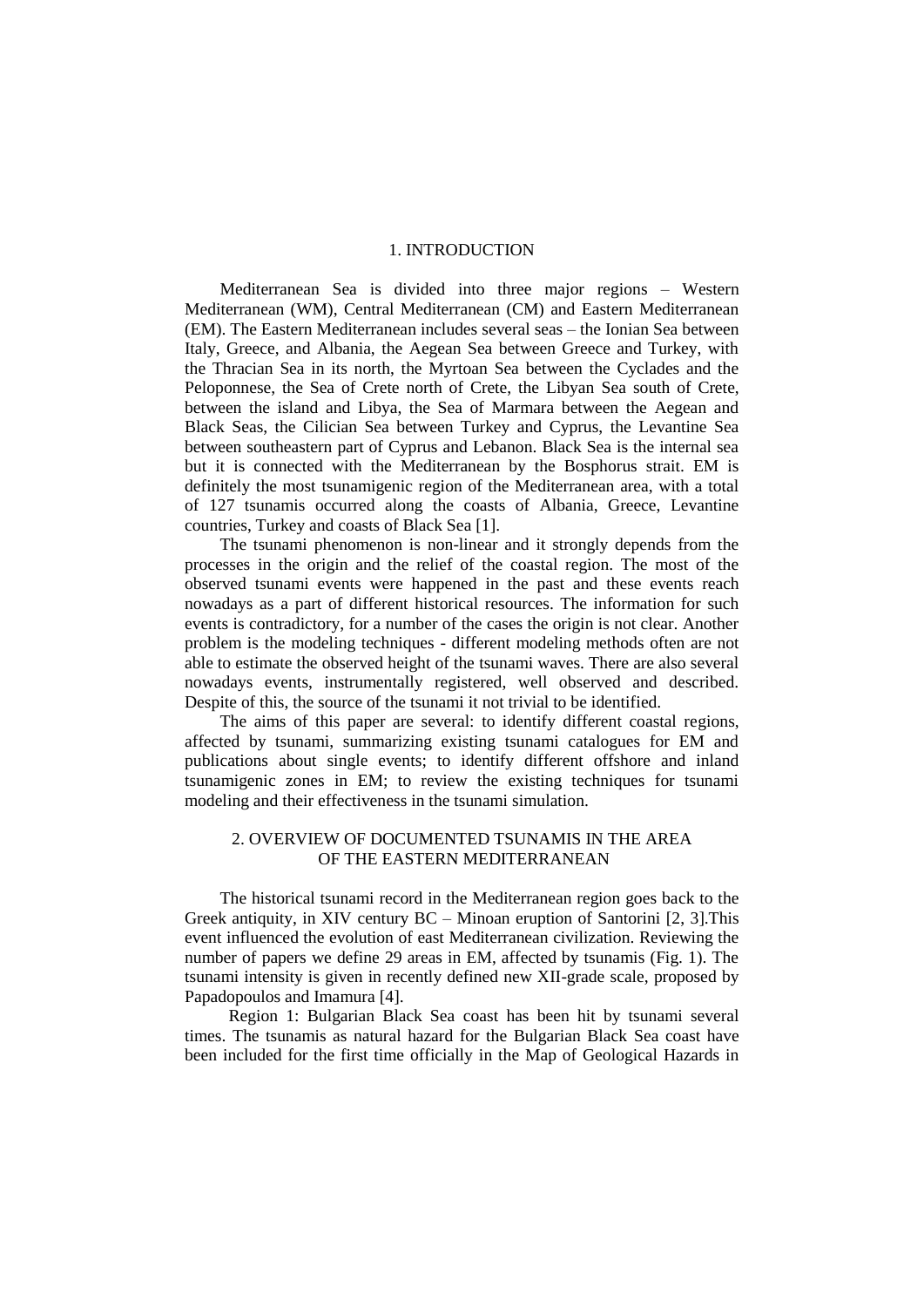Bulgaria in 1994 [5, 6].

Five different events were reported in several papers  $[7-11]$ . Bizone, today Kavarna, was affected by earthquake that caused landslides and local tsunami around  $I<sup>st</sup>$  century BC [12] and according to other sources in  $III<sup>rd</sup>$  century BC [13]. The city of Bizone slid into the sea without any tsunami record. The sediment deposits found near Varna were radiocarbon dated at about 2000 years and probably connected to this event [14]. The information is not enough to estimate tsunami intensity [11].One of the well documented key event in the historical earthquake and tsunami record of the Bulgarian Black Sea coast occurred in AD 544/545 [11, 12] in Odessus (modern Varna) and Dionysopolis (today Balchik) (NE Bulgarian Black Sea), Aphrodisium (Saros Bay/NE Aegean Sea) [3, 10]. Ranguelov et al. [15] proposed field evidence of local tsunami associated with earthquake  $(M > 7.6)$  in 543 AD that caused inundation in archaeological site of Cybele Temple in Balchik, leaving there a layer of sea sand. The run-up heights exceeded  $2-4$  m  $[12]$  and the estimated tsunami intensity was about VIII–IX degree [10]. Another large earthquake  $(M = 7.2)$ near the region of Shabla‒Kaliakra occurred on 31 March 1901. This is one of the biggest seismic events for the last centuries [16]. The port of Balchik was inundated and the maximum height was 2.5–3 m (reported by eyewitness) [13]. The non-seismic tsunami on 7 May 2007 was observed along the Bulgarian Black Sea coast with the maximum wave amplitude of 3 m for the northern parts of the shoreline [17]. There are two main hypothesis about the source mechanism induced the tsunami: underwater landslide or an atmospheric highfrequency disturbance traveled along the shelf and generated long waves through the Proudman resonance mechanism [18, 19]. There were strong currents near the shallow regions and atmospheric disturbance that travelled with amplitude of 2‒3 hPa. The period of oscillations was 4‒8 minutes at the most of observed points [11]. Vilibić et al. [18] classified this event as a meteotsunami. Both hypothesis (underwater landslide and meteotsunami) were explored, but not a confirmed source was identified and both results matched relatively well the observed field data and reported video records and pictures [20]. Nevertheless the source was not identified distinctively.

Region 2: In North Turkey, the Bartin earthquake occurred on 3 September 1968 with magnitude  $M = 6.6$  [10, 11, 21,]. Different authors concluded that the event was caused by thrust faulting with an estimation of average depth of 4 km. This earthquake generated tsunami in Amasra, where the coastline was uplifted by 35–40 cm [11]. The rise of the sea in the port of Amasra was about  $3 \text{ m}$  [22]. Wedding [23] and later Altinok and Ersoy [21] indicated that the sea inundated 100 m in Amasra and after 14 minutes a second wave inundated the shore about 50–60 m.

Region 3: The tsunami occurred after the earthquake in Amasya in May 1598 [10, 11, 21]. The wave height approximately 1 m was created between the gulf of Sinop and Samsun [12]. The sea advanced for a mile inland on the coast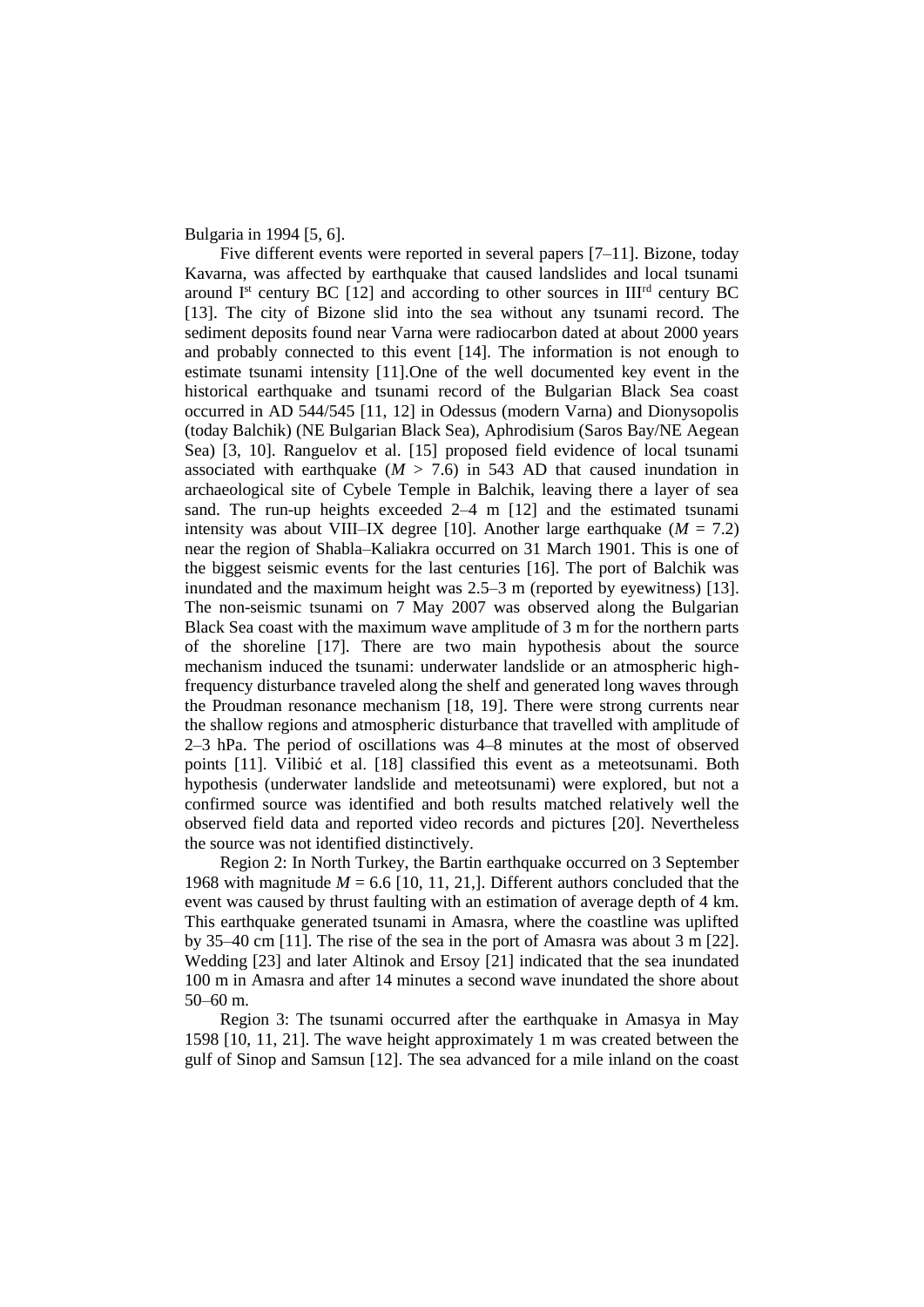of Black Sea [21]. Another earthquake that generated tsunami was the Great Erzincan earthquake in 1939 [10, 11, 21]. The surface magnitude was of  $M = 8.0$ and focal depth  $-20$  km. Firstly the sea receded for 50 m and then advanced with 20 m in Fatsa and Giresun towns [21]. The tsunami probably was created directly from the rupture or the secondary fault or even by a submarine landslide in Black Sea, triggered by the earthquake [24]. The earthquake's epicenter was about 60 km inland, and this is one of the confirmed cases in the Black Sea of tsunami triggered by inland earthquake.



**Fig. 1.** Regions with observed tsunami in the Eastern Mediterranean (historical documents or measurements)

Region 4: The Eastern part of Black Sea, and especially Sukhumi Bay in West Georgia, was affected by catastrophic earthquake ( $M \geq 6.5$ ) in the first part of I<sup>st</sup> century AD. Russian sources reported that the city of Dioskuriada (today Sukhumi) was submerged beneath the sea [10, 11]. The run-up exceeded 2.5 m and the tsunami intensity was estimated as IV–VI [9, 10].

Region 5: This area is situated in the north-eastern part of Black Sea, the Russian coast of the sea. For less than a century in this zone have occurred several events (from north to south): Anapa (North Caucasus) on 4 October 1905, North Caucasus (10 km south from Anapa) on 12 July 1966, Cape Idokopas (Western Caucasus) on 8 April 1909, Sochi on 4 December 1970 [10, 11]. Ranguelov et al. [25] applied spectral analysis to the mareograms for the event of 12 July 1966. The source of the tsunami event from 1909 is aseismic, like underwater slides that produced wave height (3–5 m) in the open sea above the continental slope [12].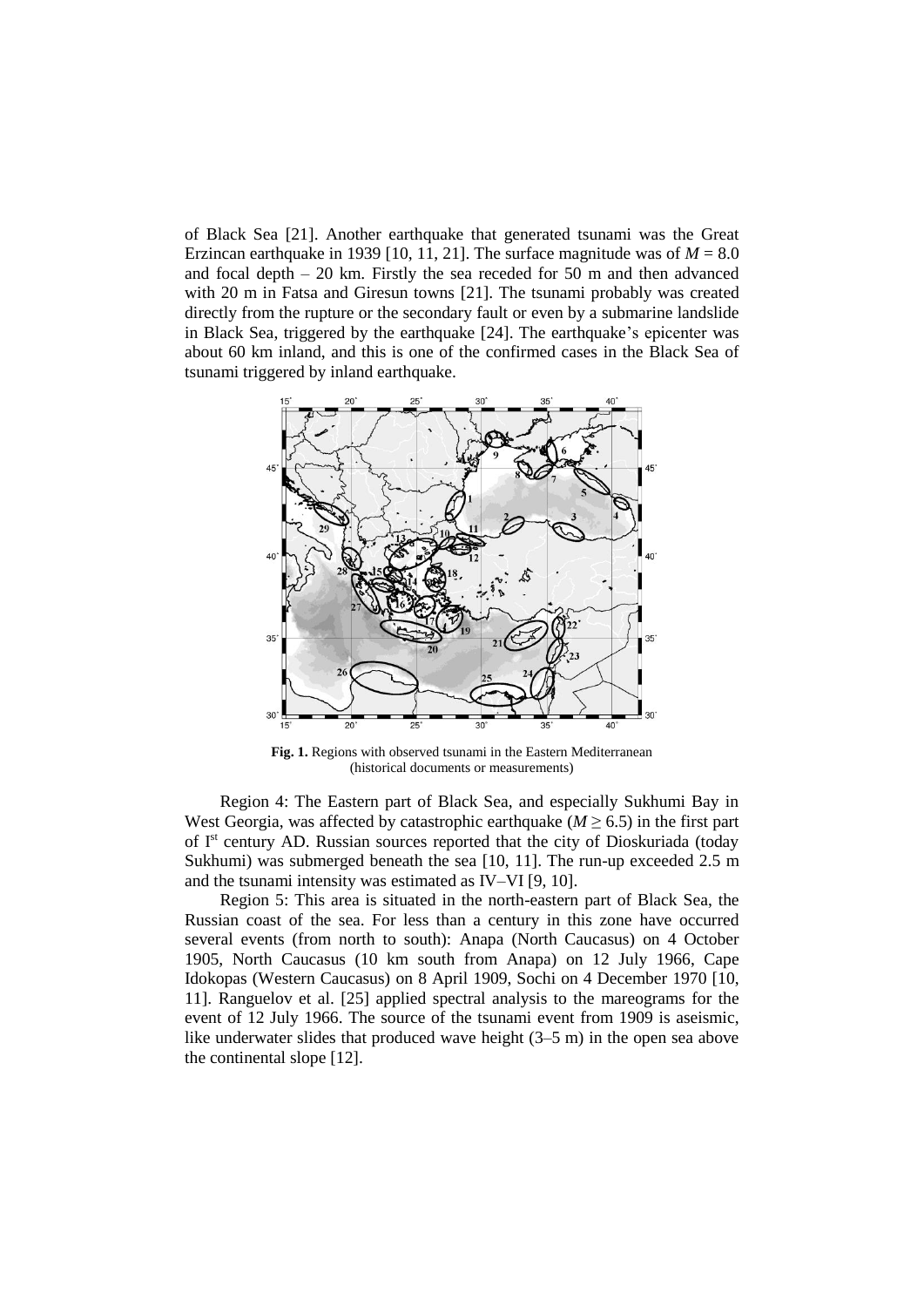Region 6: Azov Sea is situated to the north of Black Sea. It is shallow water (14 m) sea and the seismicity of the region is very weak. However, three events of tsunami have been reported in the area [11]. The west coast of Azov Sea as well the lake Sivash were influenced by earthquake  $(M = 7.0 \pm 0.5)$  that caused tsunami in 1650 [12, 10]. This was the first report of such event. Papadopoulos et al.  $[11]$  and Nikonov  $[12]$  made an estimation of a water level rise of  $0.5-1.0$ m and tsunami intensity of degree III. Recent event in August 1990 caused a sealevel rise of 0.4 m near the southern shoreline of Azov Sea.

Region 7: The Southeastern part of the Crimean Peninsula had been affected by tsunami several times [1]: 1427 in Yalta, on 5 June 1615 near Feodosiya, on 11 October 1869 near the town of Sudak and on 26 June 1927 near Yalta. The earthquake from 1927 had a magnitude of 6.0 and a focal depth of 27 km. It occurred near the submarine slope south of Yalta and caused a local tsunami on the south coast of Crimea [11, 10]. The maximum wave heights were 24 cm in Yalta according Dotsenko and Konovalov [26], while Pelinovsky [9] considered the rise of the sea level in Yalta as 16 cm. This tsunami event was registered by the mareograph network.

Region 8: Several events were reported in the west and the southwest part of Crimea [10, 11]. An earthquake  $(M = 7.7/7.5)$  that induced tsunami waves occurred in Yevpatoriya on 12/26 October 1802 [1, 10, 11]. Probably the source of that large earthquake was the Vrancea seismic source because of its long radius and intermediate hypocentral depth. Another hypothesis for the source is that it was due to a submarine ground failure triggered by the earth shaking [11]. Other events in this region are: on 25 July 1875 and two events near Balaklava district on 11 and 16 September 1927 where the tide gauge records showed the maximum wave heights of 53 cm [10].

Region 9: Two events are related to the area of Odessa: one on 17 November 1821 and another on 23 January 1838 [10, 11, 1]. The second earthquake is considered to be an event from Vrancea seismic source with  $M =$ 7.3 and tsunami intensity was evaluated to be V–VI degree [11].

More than 40 tsunamis have occurred in the area of Marmara Sea for the last 2000 years [27]. Three zones are defined here: west (region 10), north-east (region 11), and south (region 12).

Region 10: About 8 large earthquakes ( $M \ge 7.4$ ) occurred at intervals of 150‒420 years in the western Marmara [28]. The latest in this zone and one of the biggest event in the Balkans was on 9 August 1912 ‒ Șarköy-Mürefte Earthquake. It took place on the active Ganos fault zone and the length of the rupture on the surface was about 50 km [29]. The wave height was 2.7 m near Yeșilköy [30].

Region 11: About 30 events have been occurred in this zone, most of them near Istanbul and Izmit Bay [21]. Transform North Anatolian Fault crossed the zone. The Kocaeli earthquake  $(M_w = 7.4)$  was on 17 August 1999 and caused tsunami waves with period less than 1 minute in the Izmit Bay. The most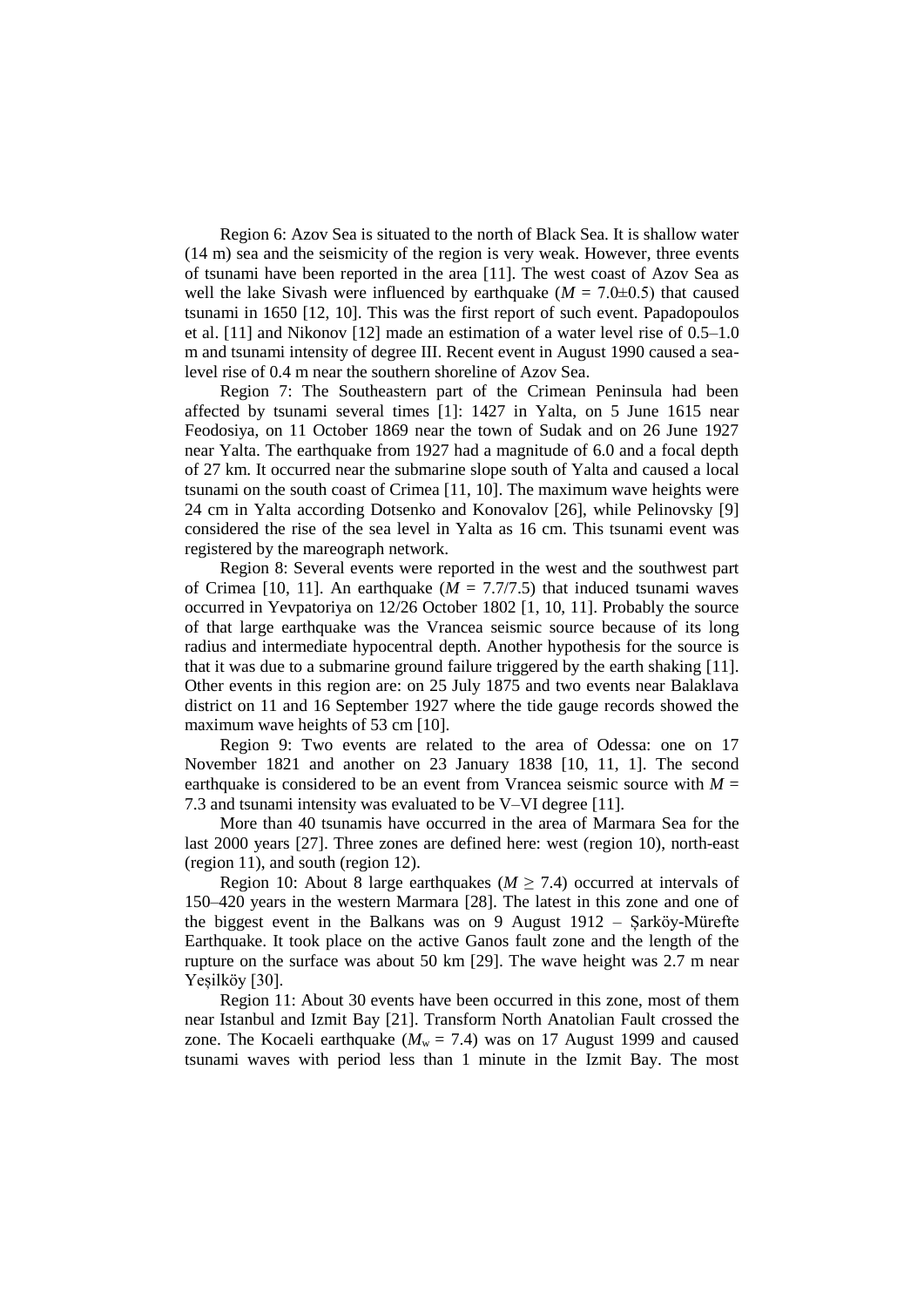prominent evidence of the tsunami was the sea receding during the earthquake at both sides of the bay. Field observations indicated a maximum run-up of 2.5 m [31]. In addition to tectonic displacements, the sediment slumping within the bay possibly generated tsunami waves [32].

Region 12: The south part of Marmara Sea has the lowest seismicity of whole Marmara area. Four events were reported here: in 120/128 near Kapidağ Peninsula, Iznik and Izmit [8], in 368 in Iznik, in 543 in Kapidağ Peninsula, Erdek and Bandirma, and in 1064 in Bandirma [21]. Probably the event from 543 is connected with the tsunamigenic event that affected Bulgarian Black Sea coast in the same year.

Region 13: An earthquake ( $M = 7.0$ ) occurred in Chalkidiki near [Ierissos](https://en.wikipedia.org/wiki/Ierissos) on 26 September 1932. This event was followed by several strong aftershocks, one of them with magnitude  $M = 6.3$ . The generated tsunami wave height was 1m [33].

Region 14: A few tsunamis were historically reported in the Maliakos Bay [3]. Papaioannou et al. [34] evaluated additional historical and archaeological reports and suggested that the 426 BC seismic even was twice moderate arguing that the large tsunami from that period may have occurred during the III<sup>rd</sup> century BC.

Region 15: More than 17 events were included in the New Tsunami Catalogue from IV<sup>th</sup> century BC to 1999 for this zone [35]. There were many reported local tsunamis in the Corinth Gulf area. Most of them were triggered by strong earthquakes or aseismic coastal and submarine landslides [35]. Some of the documented tsunamis are: in 373 BC in the area of Helike (west Corinth Gulf), in June 1402 in Central Corinth Gulf, on 25 May 1748 in Aeghion where run-ups of 10 m were observed, on 23 August 1817 in Aeghion with run-up of 5 m. A tsunami, generated by sediment slump happened on 7 February 1963 [3] and the run-up exceeded 5m.

Region 16: There were few small tsunami events in the Corinthiakos-Patras Gulf [35, 36]. The area might be affected by big tsunamis created by origins in Aegean Sea (Santorini eruptions, west Hellenic arc seismic events).

Region 17: Minoan eruption of Thera (Santorini) in 1613±13 BC created tsunami wave with height, exceeding 20 m [2]. A recent large earthquake on 9 July 1956 in Cyclades ( $M = 7.5$ ) generated tsunami. Estimations of the nearsource wave height varied between 15 m and 30 m [3].

Region 18: This area had a great experience with earthquakes and tsunamis. Some of the events that triggered tsunamis in the past are: on 20 March 1389 in Chios Islands with tsunami intensity of VI degree, on 10 July 1688 in Smyrna, on 13 November 1856 in Chios Islands with tsunami intensity of VIII degree, on 7 March 1867 in Mitilim, and on 23 July 1949 in Chios Island [1, 3].

Region 19: Dodecanese Islands were affected many times by tsunamis. Several big events caused inundations and destructions in Rhodes. The first one was in III<sup>rd</sup> century BC. The earthquake on 3 May 1481 with magnitude 7.2 [3]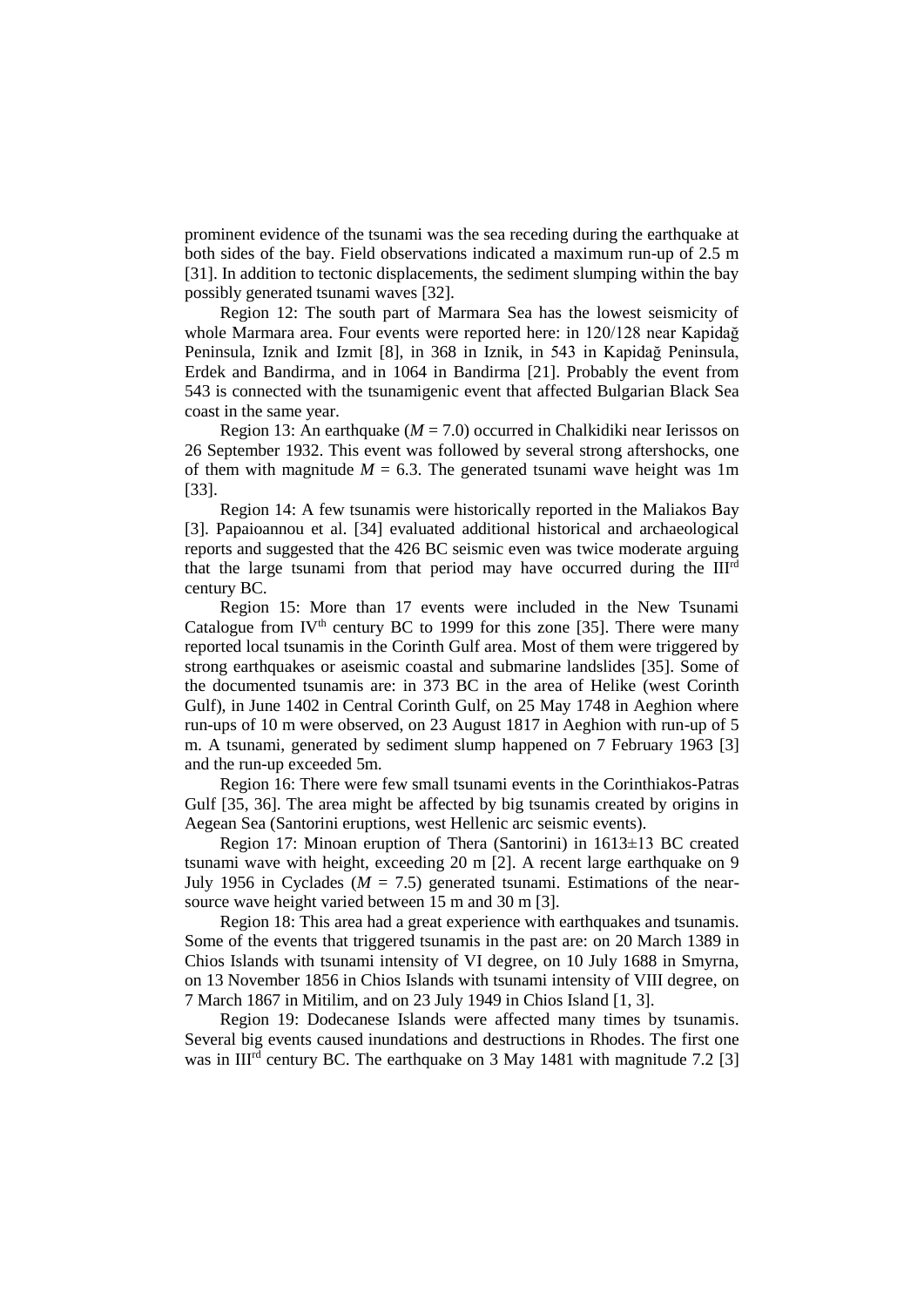caused a 3 m high tsunami that flooded the Rhodes coast. Recently, on 24 March 2002, waves with heights of 3‒4 m heated the town of Rhodes, most probably caused by landslide [2]. A seismic event on 9 February 1948 caused a huge wave that penetrated inland of Karpathos Island for 1 km and the sea disturbance continued for several hours [37].

Region 20: The coasts of Crete have been often destroyed by earthquakes and tsunamis. Two of the biggest tsunamigenic events happened near east and near west coasts of Crete. The event from 365 AC in west offshore of Crete was one of the key events in the history of the Eastern Mediterranean. The western segment of the Hellenic Arc was ruptured by an earthquake  $(M = 8.3)$  and caused tsunami propagated through the whole Mediterranean [38]. The tsunami intensity was reported to be X degree [3]. There is a lot of contradictory information about the event from 1303 AC in the eastern offshore of Crete. According to many historical documents [39], there was a very large tsunamigenic earthquake that ruptured the eastern segment of the Hellenic Arc, between Crete and Rhodes islands, with observed inundation in many places in the Eastern Mediterranean – Crete, Dalaman (Turkey), Israel, Palestine, Egypt [2, 36, 40, 41]. The north coast of Crete was affected by tsunamis with intensity form V to X-XI degree, created by volcanic eruptions (1600 BC, 1650 AC), strong shallow seismic events (1958), and several offshore events near the coast [1].

Region 21: The event of May 1201±1 caused a severe tsunami on Levantine coast with intensity of VII degree [42]. Papadopoulos et al. [3] consider the possibility for inland earthquake with tsunami-generating mechanism. Shallow seismic activity is in progress in the last years in the southwest offshore of the island but without any tsunami generation.

Region 22: After a strong earthquake, a tsunami was observed on the Syrian coast on 29 December 1408 [42]. The tsunami intensity was of III-V degrees.

Region 23: A great earthquake occurred in Beirut, Sur, Sidon, Tripoli and Galilee [42]. Tsunami was reported on the Lebanese coast and the sea retreated for a mile and many ships were destroyed [8].

Region 24: There were several earthquakes in Palestine and Syria that caused tsunamis: in January 746/749 on the Levantine coast; from 30 October to 25 November 1759 tsunamis with run-up heights up to 2.5 m in Tripoli [42, 1]. A tsunami was noted as far as the Nile delta [43].

Region 25: The Mediterranean coast of Egypt, especially Alexandria was hit by a number of tsunamis in the course of the history [37, 44], two of which have flooded the city with a lot of damages: on 21 July 365 AD and on 8 August 1303 Crete tsunami events.

Region 26: Event from 365 AD, an  $M = 7.7$  earthquake in Crete, produced a unique tsunami, that propagated through whole Mediterranean, causing damages in Libya, Egypt, Calabria and reached the coast of Spain [37].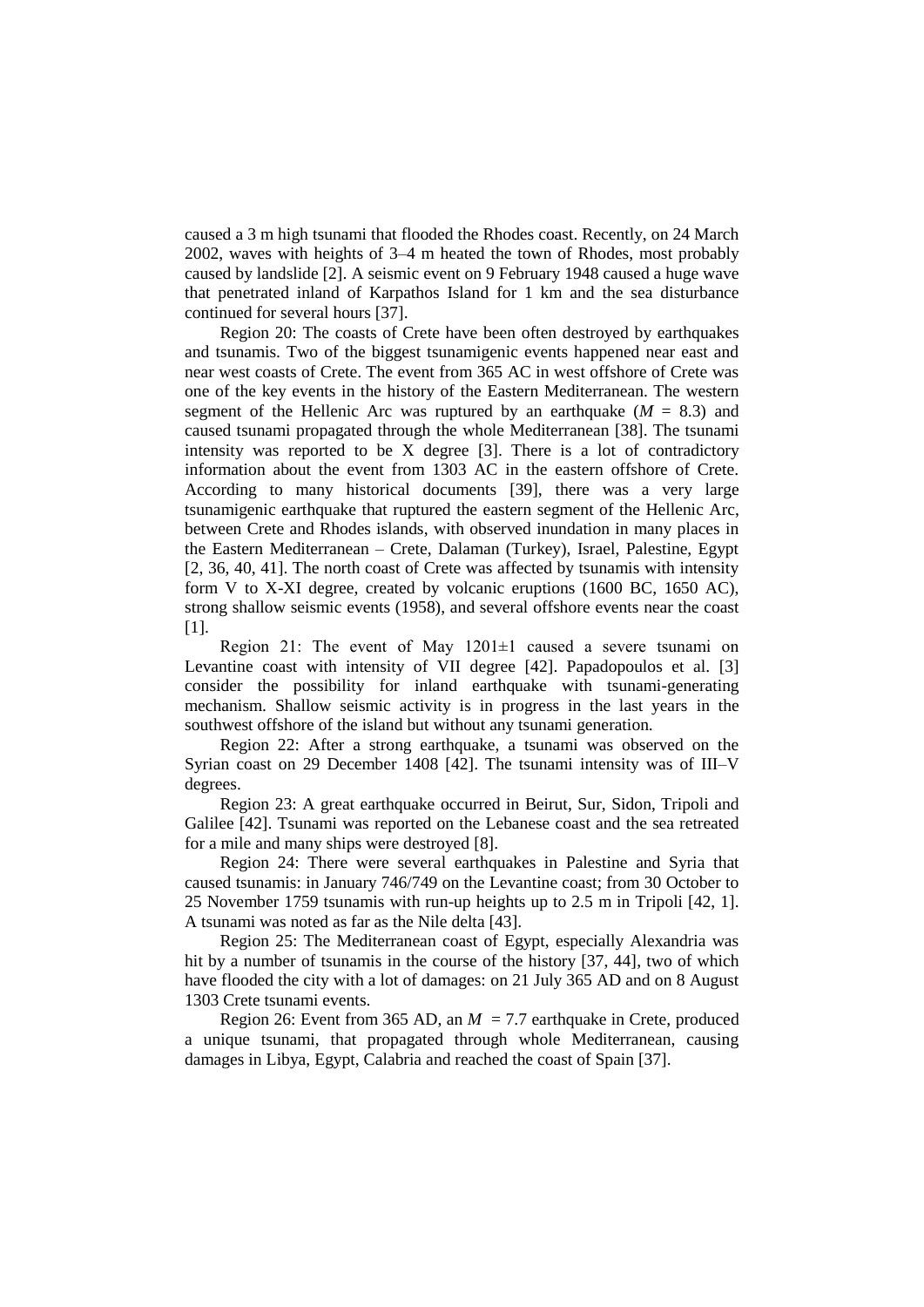Region 27: There were several moderate to strong earthquakes, generating tsunamis in this area: on 5 November 1633 near Zante (Ionian Sea), on 18 February 1723, on 19 January 1825, and on 22 April 1948 near Leukas (Ionian Sea) [1].

Region 28: A series of local tsunamis was observed on the coast of Albania: in the area of Valona in October 1851, on 2 and on 6 January 1866 in Himara and Narta respectively [3, 45, 46], in March 1866 in Valona [45] and in Saseno Island on 18 December 1920 [1].

Region 29: There was a tsunami triggered by earthquake on 15 April 1979 in Montenegro. The thrust fault is almost parallel to the Adriatic coast [47]. The wave height was 6 m [1].

Three tsunamigenic events at least affected whole eastern Mediterranean. The observed tsunamis have various origins: earthquakes, volcano eruptions, landslides, meteorological events or combination of them. A lot of the observed tsunamis have unclear origin or the different authors gave ambiguous information for the same event. Even relatively dense population of the Mediterranean coast there are many areas that are not investigated for the tsunami impacts, they were not mentioned in any historical document, even if these areas are close to tsunamigenic zones. Moreover there are many seismic zones with very long return period that can originate big landslides and tsunamis.

## 3. OVERVIEW OF TSUNAMIGENIC ZONES IN THE AREA OF THE EASTERN MEDITERRANEAN

Different tsunamigenic zones in the Mediterranean area were identified and classified by several studies [2, 3, 48]. Each area was classified according to geographic distribution, tsunamigenic potential, generation mechanisms, tsunami intensity and the frequency of the historical events. We define 27 zones by geographic distribution (Fig. 2).

Zone 1: The area is characterized by active faults, but it is possible also aseismic landslide and turbidities origin of observed tsunami. The numerical modeling of the historical events is not in good agreement with observations [18].

Zone 2: In the area are possible landslides, triggered by the inland ruptures along North Anatolian Fault.

Zone 3: The big inland earthquakes with large ruptures along North Anatolian fault most probably caused co-seismic landslides and turbidities, responsible for the tsunamis observed in the region [11].

Zone 4: The inland and offshore earthquakes along the fault segments in the area, together with landslides are most probable origin of the observed tsunamis.

Zone 5: The observed earthquakes with  $M \sim 6.0$  together with landslide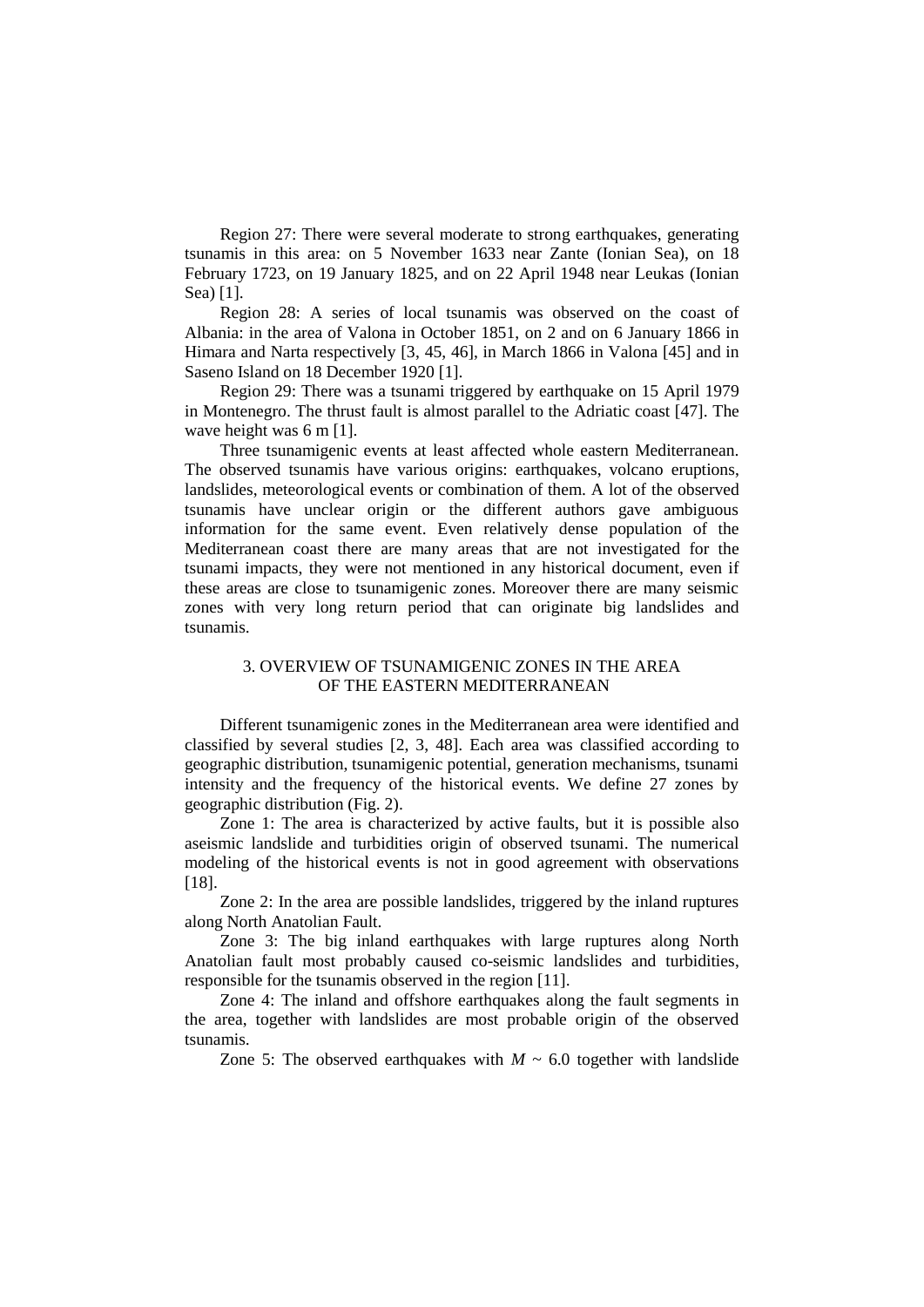processes might cause the locally observed tsunami.

Zone 6: Similarly to zone 5, the combination between earthquakes and landslides can originate the observed and expected tsunamis.

Zone 7: The observed historical tsunamis were connected with activity of the Vrancea seismic zone, but the mechanism of the tsunami is unclear.

Zone 8: Tsunamis in this area are caused mainly by landslides, following the seismic activity along the branches of North Anatolian fault [49]. Numerical models are applied by Hébert et al. [50]. The model TWO-LAYER was used for Yenikapi, Tuzla and Armutlu Peninsula to obtain run-up estimates [32].

Zone 9: Similarly to zone 8, the observed tsunamis are connected with landslides, caused by the seismic activity along the faults in the region [32, 49].



**Fig. 2.** Tsunamigenic zones in the Eastern Mediterranean

Zone 10: The area is dominated by strike-slip faulting but there the tsunami activity in the region is almost absent [51].

Zone 11: Earthquakes, triggering landslides, caused very high local tsunamis in this zone. In the western part of the zone, extensive submergence of a coastal strip, caused by moderate earthquake  $(M = 6.6)$ , was most probably the origin of the observed tsunami [35].

Zone 12: The area is characterized by relatively frequent, locally high tsunamis. The most of the observed tsunamis were generated by co-seismic or aseismic landslides. Well documented aseismic landslide occurrence in 1963 permitted to model the process. Numerical simulations tested two landslide models: rigid-body model [52] and an initial external dynamic action to the layered sediment structure [37]. Both models reproduced well-enough the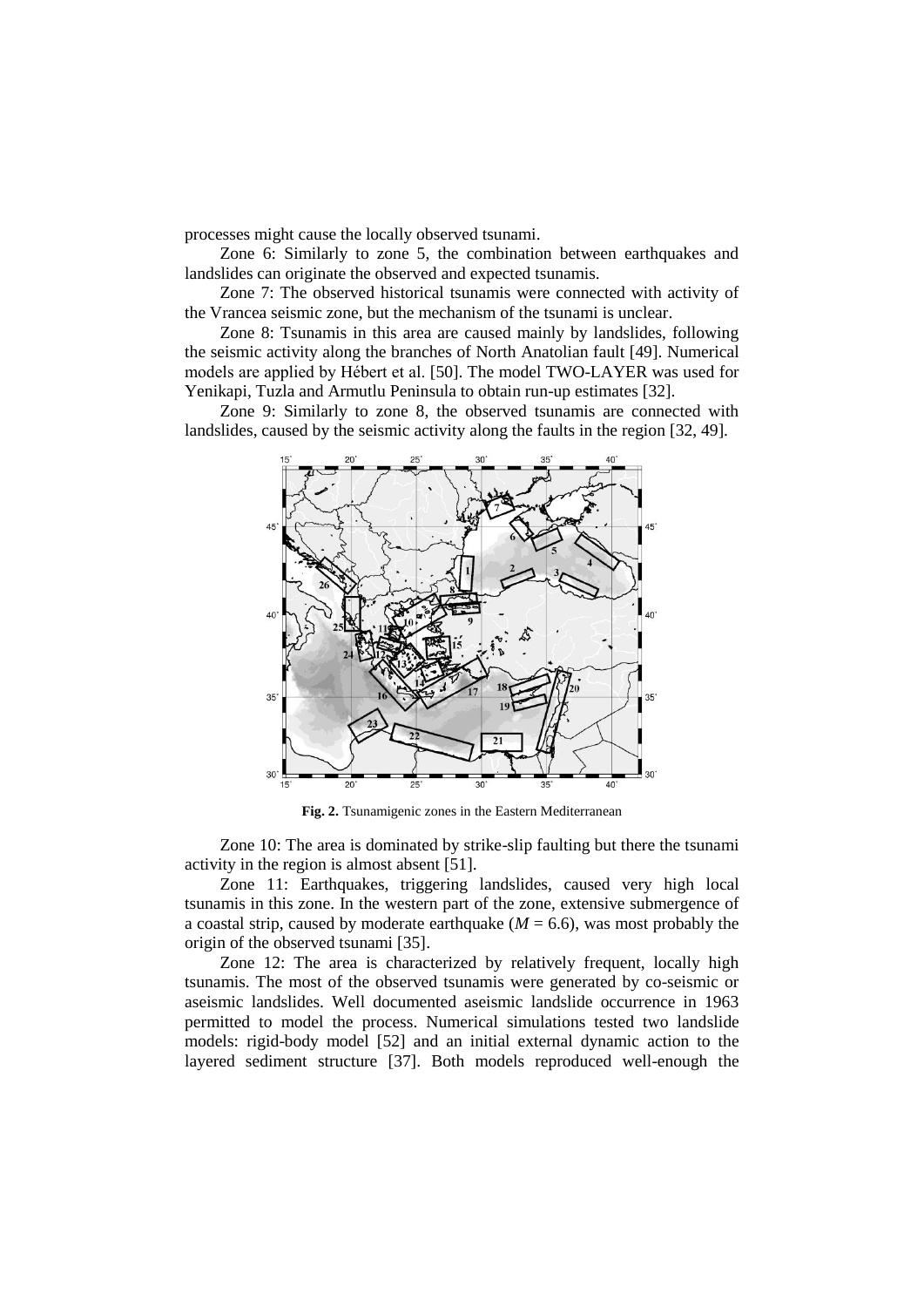observed run-up data.

Zone 13: There are not records of big tsunamis in the area, but this zone is very close to the west Hellenic Arc, Santorini area and some significant active fault systems.

Zone 14: Seismic and volcanic activities in the area often were accompanied by landslides inducing tsunamis [53]. Two of the largest tsunamis in Mediterranean were caused by Santorini and Columbo eruptions, although the mechanism of tsunami generation is still uncertain: circular caldera collapse or by massive pyroclastic flow.

Zone 15: Most probable mechanism for the observed tsunamis is related to seismic origins.

Zone 16: The earthquake rupture of west Hellenic Arc generated the biggest tsunami event in the whole Mediterranean. The impact on many coastal zones is modeled by different authors [54] but some more areas most probably were affected too, for example Argolic gulf or Libyan coast. There are some contradictory hypotheses about the earthquake mechanism.

Zone 17: Similarly to zone 16, a co-seismic tectonic displacement in relation with the rupture along the east Hellenic Arc caused big tsunami, with strong impact on the coasts of Aegean Islands, southwest Turkey, Cyprus, Asia Minor coast and Egypt. But tsunami mechanism is unidentified. There are several historical seismic tsunamis in the easternmost side of the Hellenic Arc, around the Rhodes Island, with unclear generation mechanisms [55].

Zone 18: The north coast of Cyprus is bounded by the trench zone that can originate landslides and relevant tsunamis [42].

Zone 19: Similarly to zone 18, the southeastern coast of Cyprus is surrounded by fault systems. The submarine landslides are not excluded as the reason for the tsunami generation.

Zone 20: The number of the observed locally strong tsunamis by the inland earthquakes along the strike-slip Levantine rift remains unexplained. The most plausible explanation is the co-seismic submarine landslides [56]. Probably some faults, connected with the Dead Sea Transform Fault, in the south part of the region caused landslides generating the observed tsunamis [57, 58].

Zone 21: This area was affected by big tsunamis caused by west and east Hellenic Arc and Cyprian Arc ruptures. UBO-TSUFD code [59] was used for tsunami simulations for interaction with the irregular coast of Alexandria [60].

Zone 22: The small disturbances from the Hellenic Arc earthquakes can originate the submarine landslides with locally significant tsunamis.

Zone 23: Similarly to zone 22, this area can be affected by tsunami, caused by submarine landslides.

Zone 24: The dominant strike-slip faulting of the fault system in this area is not related to significant tsunami events in the region [51]. Massive avalanches from Mt. Etna can be responsible for some of the tsunamis observed in the region [61].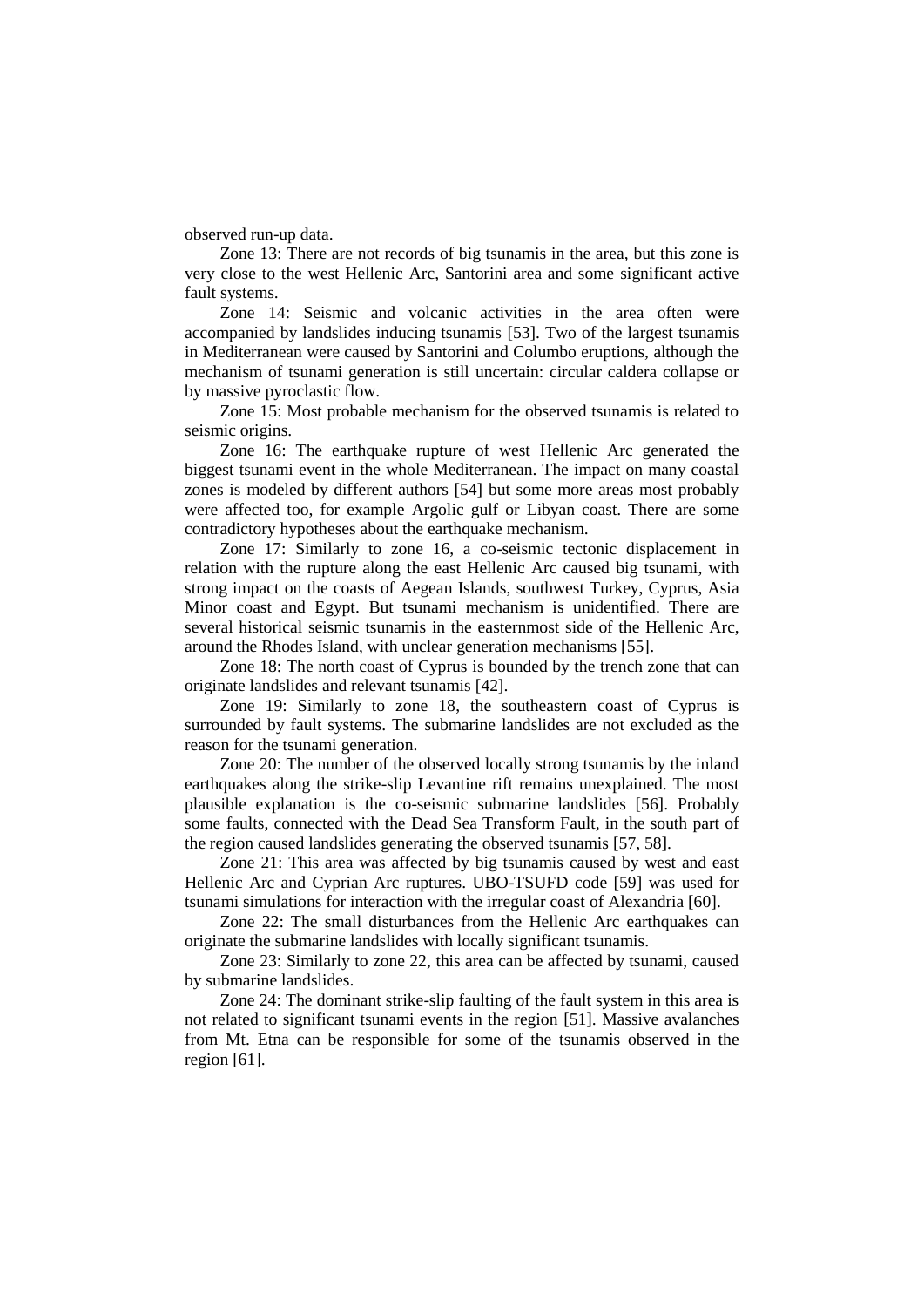Zone 25: Tsunami hazards scenarios were made for this area. Analytical solutions were combined with bathymetric data and well known data for several events for evaluation of maximum amplitude reached by a hypothetic tsunami event [62]. The typical focal mechanisms are thrust and strike-slip.

Zone 26: The seismicity of the coastal region here is determined by the subduction of the Adriatic plate under the Dinarides [62]. The typical fault mechanisms are thrust or strike-slip. Analytical simulations for the tsunami models were used and synthetic mareograms were made for realistic oceanic models [63].

The expected effects of a tsunamigenic event strongly depend of the cause of the tsunami: tectonic, landslide or volcanic origin. The repeatability of tsunamis is also determined by their origins. The distribution of high run-ups and the extent of the inundated coast are very different in the case of the occurrence of a localized landslide, a gigantic collapse, or a displacement of the sea bottom [64]. Moreover, for most of the historical tsunamis in the Mediterranean area, the definition of the actual source is still a matter of debate [3].

## 4. OVERVIEW OF TSUNAMI MODELING METHODS

Modeling of tsunami contributed to understanding the nature of such complex process that might have significant impact on the coastal areas in the Mediterranean. Numerical models are powerful tool for tsunami research since they can be used to reconstruct modern and historical events. The simulations can help to produce forecasts of tsunami impact and inundation in systems of early warning. Although there is no case of devastating tsunami in Europe in the past 100 years, the potential hazard in EM is high. There are several projects that estimated the tsunami hazard for a number of densely-populated cities (for example ASTARTE: Assessment, STrategy And Risk Reduction for Tsunamis in Europe). The evaluation of the tsunami hazard depends strongly of the capability of tsunami modeling method: its flexibilities, the simplifications assumed, required computing resources, successful modeling of observed events.

There are a number of methods for tsunami modeling. Most of them are based on the numerical modeling of shallow-water equations, but there are also analytical methods with possibility to model the tsunami generation from inland, near coastal earthquakes.

One of the most successful numerical codes for tsunami propagation and inundation modeling is UBO-TSUFD, developed by the Tsunami Research Team of the University of Bologna, Italy. The code resolves the non-linear shallow water (NSW) theory which is an estimation of the equations of Navier-Stokes. UBO-TSUFD is developed in a Cartesian frame and by mean of an explicit leapfrog (LF) finite-difference method on a staggered grid. The method considered moving boundaries to calculate the ocean inundation and withdrawal at the coast. The NSW equations hold under the assumptions of pressure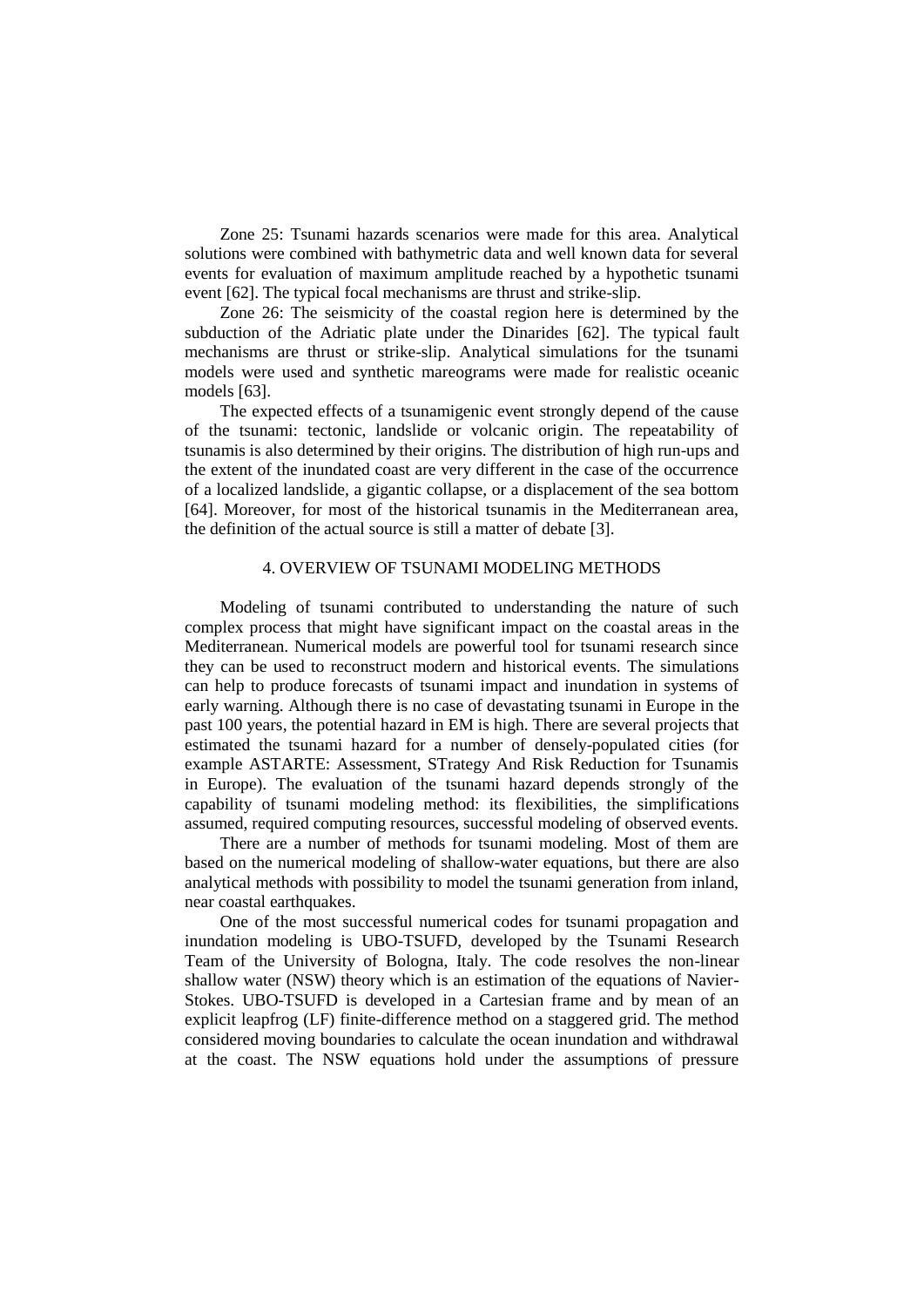hydrostaticity and of fluid incompressibility, so the vertical component of fluid particles acceleration is negligible compared to the gravity acceleration and the horizontal components of the velocities are constant along the water column [59]. The problem is reduced from three to two dimensions in space and one dimension in time. The Coriolis force is neglected that is applicable for seas as Mediterranean. The bottom friction is taken into account. The NSW equations in Cartesian frame are:

$$
u_t + uu_x + vu_y + g\eta_x + f_x = 0,
$$
\n(1)

$$
v_t + uv_x + v v_y + g \eta_y + f_y = 0,
$$
\n(2)

$$
v_t + uv_x + vv_y + g\eta_y + J_y = 0,
$$
  
\n
$$
\eta_t + (u(h + \eta))_x + (v(h + \eta))_y = 0,
$$
\n(3)

where  $u$  and  $v$  are the depth-averaged velocity components, respectively, for the horizontal coordinates *x* and *y*, *g* is the gravity acceleration,  $\eta$  is the water surface elevation measured from the still sea surface, *h* is the undisturbed water depth,  $f_x$  and  $f_y$  are the *x* and *y* components of the bottom friction (Fig. 3). The discharge fluxes *M* and *N* are related to the velocities *u* and *v* by the formulas:

$$
M = u(h + \eta) = uD,\tag{4}
$$

$$
N = v(h + \eta) = vD,\tag{5}
$$

where 
$$
D = h + \eta
$$
 is the total water column. Eqs. (1)-(3) can be improved as  
\n
$$
\frac{\partial M}{\partial t} + \frac{\partial}{\partial x} \left( \frac{M^2}{D} \right) + \frac{\partial}{\partial y} \left( \frac{M N}{D} \right) + g D \frac{\partial \eta}{\partial x} + f_x = 0,
$$
\n(6)

$$
\frac{\partial t}{\partial t} + \frac{\partial}{\partial x} \left( \frac{MN}{D} \right) + \frac{\partial}{\partial y} \left( \frac{N^2}{D} \right) + gD \frac{\partial \eta}{\partial y} + f_y = 0, \tag{7}
$$

$$
\frac{\partial \eta}{\partial t} + \frac{\partial M}{\partial x} + \frac{\partial N}{\partial y} = 0.
$$
\n(8)

The bottom friction components  $f_x$  and  $f_y$  are normally submitted by the fluxes *M*, *N* and Manning`s roughness coefficient *n*:

$$
f_x = \frac{gn^2}{D^{7/3}} M \sqrt{(M^2 + N^2)},
$$
\t(9)

$$
f_{y} = \frac{gn^{2}}{D^{7/3}} N \sqrt{(M^{2} + N^{2})} \tag{10}
$$

Elevation *η* is calculated in the centre of every cell of the grid, while fluxes *M* and *N* are shifted by a half spatial step along their respective directions. The boundary conditions are applied for the fluxes in the nodes that are placed (right and upper sides of the boundary mesh) thus the geometric asymmetry of the computational grid is obtained.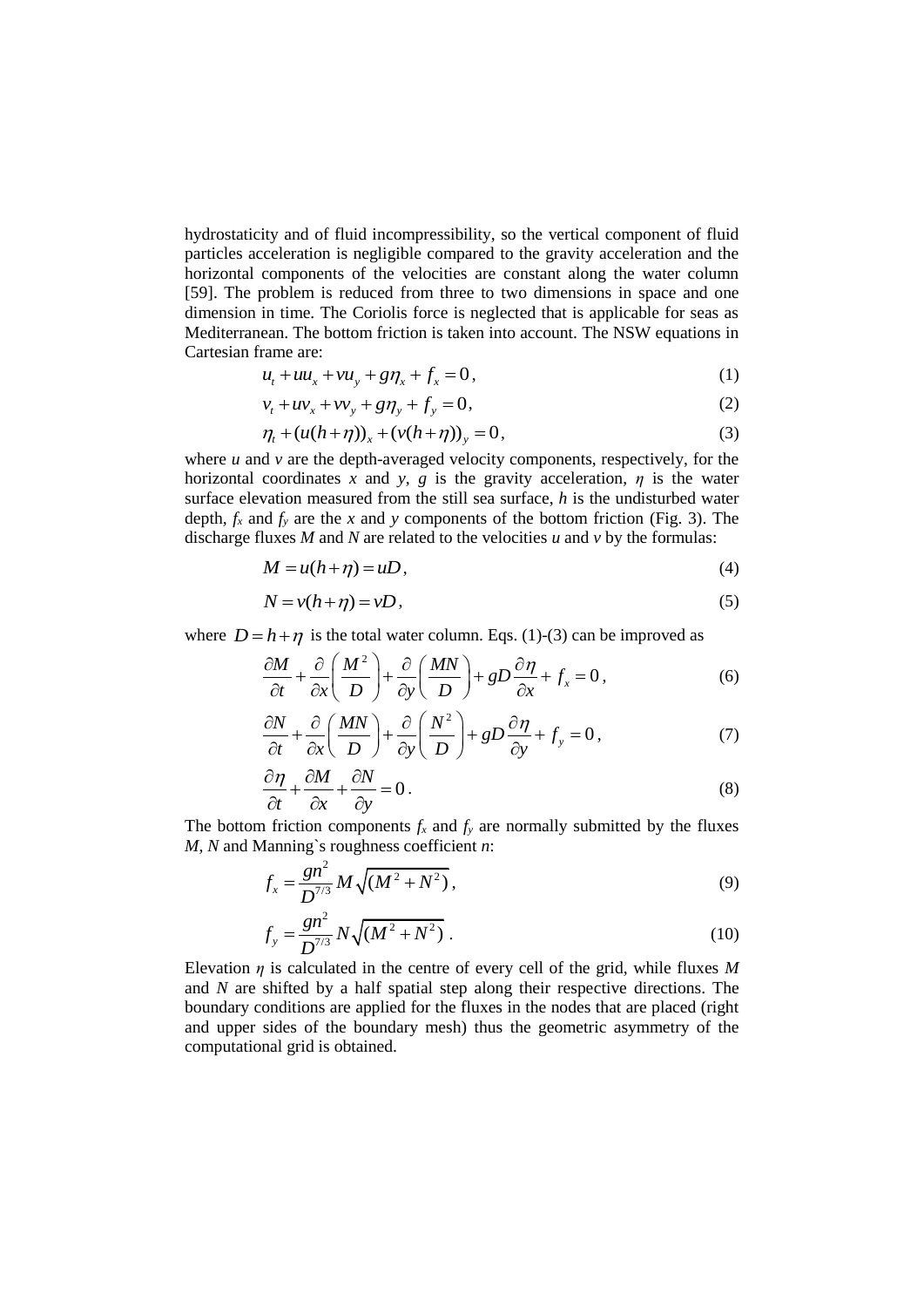

**Fig. 3.** Schematic representation of tsunami

The code UBO-TSUFD was validated for different cases and reproduced quite well the theoretical and experimental data [65–67].

MOST (The Method Of Splitting Tsunami) is numerical technique that was created as part of the Early Detection and Forecast of Tsunami (EDFT) project [68]. This method modeled tsunami generation, its propagation and its run-up onto the shoreline. The generation of tsunami is based on the elastic deformation theory. The MOST propagation model uses a numerical dispersion scheme and the NSW wave equations in spherical coordinates, with Coriolis terms [69]. The MOST inundation calculations are sufficiently accurate where adequate bathymetric and topographic data are available. The run-up distribution is useful to develop hazard mitigation tools and guidance products such as inundation maps.

COMCOT (Cornell Multi-grid Coupled Tsunami Model) technique is another numerical model that allows both simulation and visualization of the whole process, from tsunami generation and propagation to run-up/run-down in coastal regions [70]. COMCOT adopts the leap-frog time-differencing scheme to solve NSW equations in spherical coordinates and Cartesian coordinates on staggered grids [71]. The evaluation of free surface elevation and volume flux are staggered in both time and space. The moving boundary scheme is applied to model the run-up and run-down.

An advanced method for modeling of tsunami generation, propagation and coastal inundation is 2-DH model [72]. This method is applied to simulate representative earthquake-induced tsunami scenarios in the Eastern Mediterranean. The non-linear wave transformation in the swash zone was calculated by non-linear breaking wave model based on the higher-order Boussinesq equations for breaking and non-breaking waves [73]. The numerical solution is based on the accurate higher-order numerical scheme of Wei and Kirby [74], who proposed a fourth order predictor-corrector scheme for time stepping, discretizing the first-order spatial derivatives to fourth-order accuracy. The shoreline in the model can be considered either as a solid boundary (fully or partially reflecting) or as a boundary allowing sea mass inland penetration and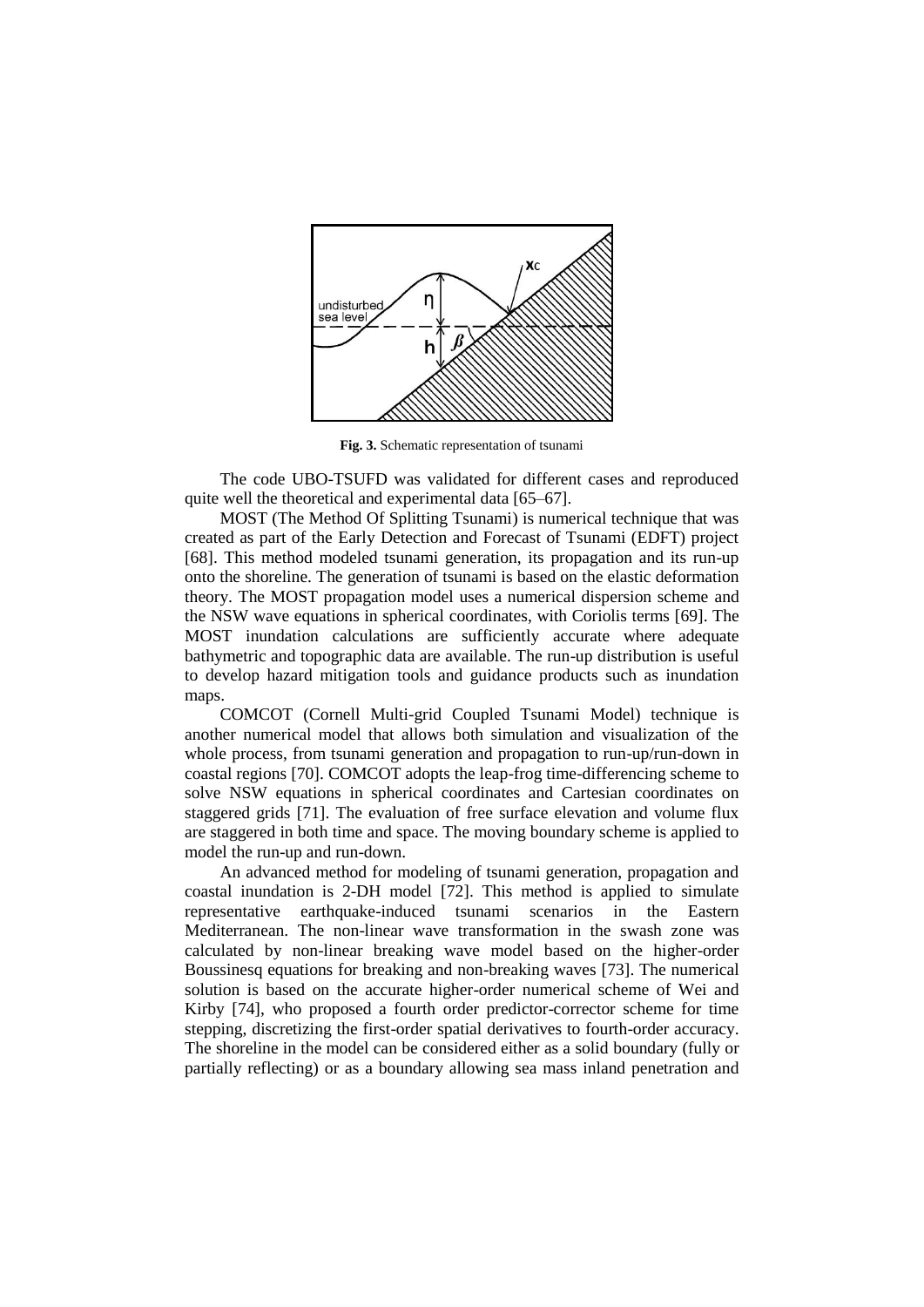inundation [72].

Analytical modeling is another useful tool to solve the problem with the tsunami generation. The first approach is based on the modal theory that gives a solution corresponding to the exact boundary conditions [75]. It can be extended to models with slightly varying thickness of the water layer and it is valid only for sources located under the ocean. The equations of motion are solved for a multi-layered model structure, according to Haskell [76], so the set of equations is converted into a matrix problem. The modal method allows to computes synthetic signals for both laterally homogeneous (1D) and laterally heterogeneous (2D) structures [62].

The Green`s function technique approach is used for sources placed near the coastline and even inland (proposed by Kajiura [77] and developed by Yanovskaya et al. [78]. The solution for the Green's function in the liquid layer is performed by an integral form with the approximation adopted asymptotic representation of the integral solution by Hankel's functions, which allows the computation only for the far-field case [62].

A technique, developed by Annunziato [79] is used in Joint Research Center for global modeling and early warning announcements. It tests in real time all the events occurring in the world, calculates the expected tsunami wave height and identifies the locations where the wave height reaches dangerous level.

Numerical modeling represents relatively well the process of tsunami generation, propagation and inundation. The main problems are connected with realistic modeling of the rupture processes of big seismic events, the irregularity of landslides and inland conditions ‒ forests, buildings and other particularities that modified ground relief. In some cases should be considered several near contemporaneous sources as earthquake and landslide or volcano eruption and landslide in order to obtain the observed inundation amplitudes. The problem of combined action of earthquake rupturing, together with the underwater sediments sliding (turbidities) is still not solved satisfactory. The high resolution bathymetry is another problem influencing the solution, especially in case of the existence of strong refractors. The high sensitive refraction models are usually inadequate due to the existing low bathymetry resolution maps.

### 5. CONCLUSIONS

Tsunami is complex, non-linear phenomenon and only prevention of it is to understand well their impact on the populated coasts. The observed tsunami events in eastern Mediterranean are summarized in 29 zones. The most destructive events are observed around the island of Crete  $-$  the earthquakes caused tsunamis affecting whole Mediterranean. Many of the moderate seismic events  $(M < 7.0)$  in combination with landslides originated significant local inundations. There are several documented cases when the coast inundation is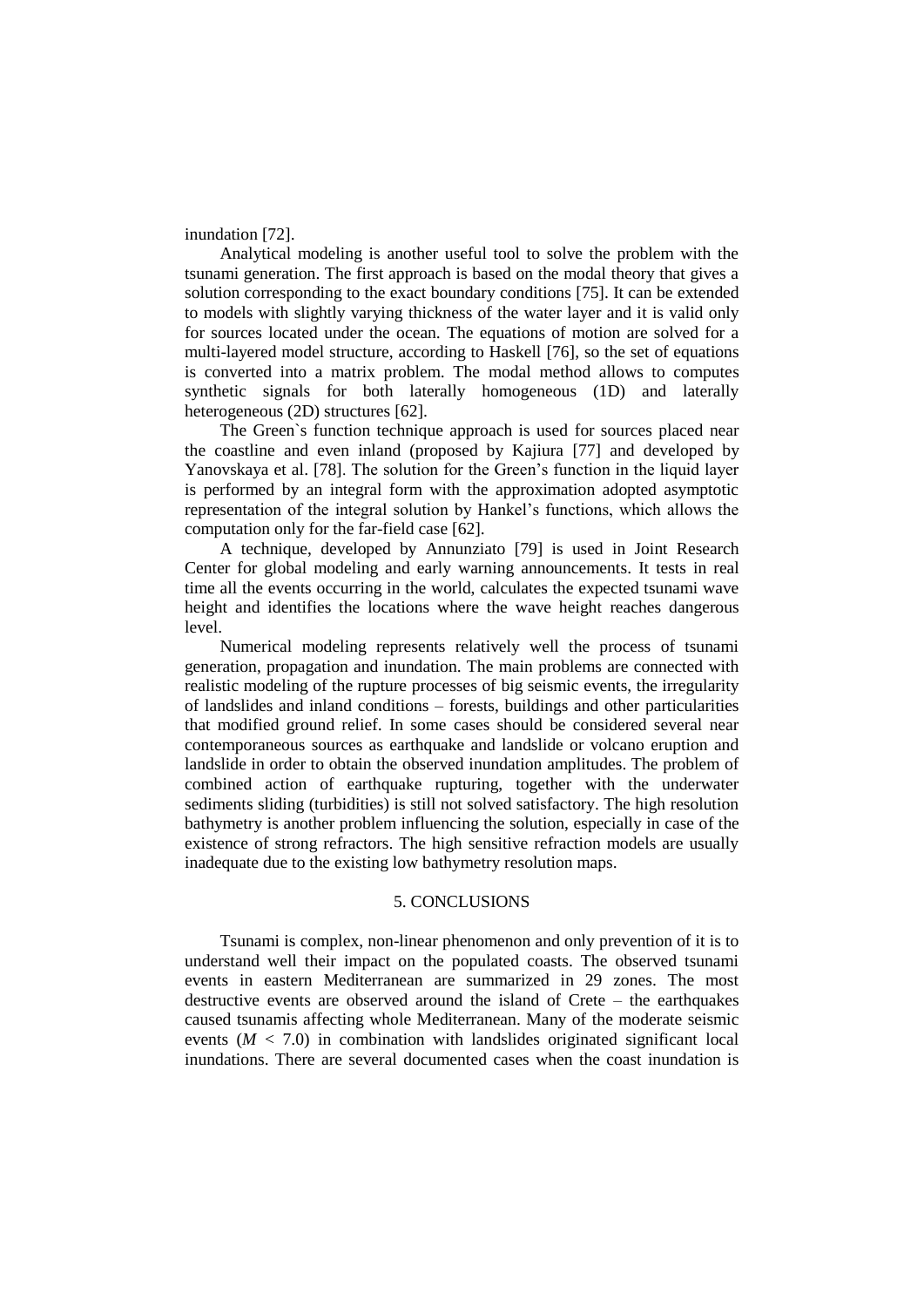caused by meteorological processes. A number of observed tsunamis are with unknown origin.

We define 26 tsunamigenic areas in eastern Mediterranean that are identified with existing active or long-time non active faults, volcanic zones and landslide areas. The most of these areas are studied more or less successfully by different tsunami-modeling techniques. We identify several zones, potentially tsunamigenic that are still not modeled or modeled by general initial parameters.

There are a number of tsunami modeling techniques, most of them numerical and based on shallow-water theory. One of the most used methods in the Mediterranean is UBO-TSUFD ‒ well balanced between computing resources needed and some simplifications that is able to model tsunami by earthquakes or landslides. Analytical methods for tsunami modeling are able to model tsunami using Green's function of inland earthquakes.

Tsunamis in Eastern Mediterranean are not that big and destructive as transoceanic tsunamis and they are not so frequently as in the area of Pacific Ocean, but the tsunami risk for some areas is rather high and should be studied in details.

**Acknowledgements.** The authors thank Prof. Stefano Tinti, Dr. Alberto Armigliato for suggestions and possibility to work with UBO-TSUFD. The authors thank Prof. Boyko Ranguelov for constructive comments that have been improved this paper.

### REFERENCES

- [1] Maramai, A., B. Brizuela, L. Graziani. *Annals of Geophysics*, 2014, **57**, 4, S0435.
- [2] Papadopoulos, G. A., A. Fokaefs. *ISET Journal of Earthquake Technology*, 2005, **463**, 42, 4.
- [3] Papadopoulos, G. A., et al. *Marine Geology*, 2014, **354**.
- [4] Papadopoulos, G. A., F. Imamura. In: *Intern.Tsunami Symposium Proceed.*, 2001, **5**, 5.
- [5] Brouchev, I., G. Frangov, N. Dobrev, P. Ivanov, D. Evstatiev, A. Bozhinova, D. Karastanev, K. Todorov, R. Angelova, B. Ranguelov, J. Karagyuleva, P. Petrov, G. Alexiev, Ch. Mladenov, B. Manchev, D. Boykov, P. Mechkarski. Geological Hazard in Bulgaria (explanatory text), BAS, Sofia, 1994 (in Bulgarian).
- [6] Broutchev, I., G. Frangov, N. Dobrev, P. Ivanov, D. Evstatiev, A. Bozhinova, D. Karastanev, K. Todorov, R. Angelova, B. Ranguelov, J. Karagyuleva, P. Petrov, G. Alexiev, Ch. Mladenov, B. Manchev, D. Boykov, P. Mechkarski. Map of the Geological Hazard in Bulgaria. Scale 1:500,000, BAS, 1994, Sofia.
- [7] Ranguelov, B., E. Spassov, N. Dotzev. *Bulgarian Geophysical J.*, 1985, **XI**, 1 (in Bulgarian).
- [8] Guidoboni, E., A. Comastri, G. Traina. *Catalogue of Ancient Earthquakes in the Mediterranean Area up to the 10th Century*, 1994, **1**, SGA.
- [9] Pelinovsky, E. *Physics and Chemistry of the Earth*, 1999, **24**, 2.
- [10] Yalciner, A., E. Pelinovsky, T. Talipova, A. Kurkin, A. Kozelkov, A. Zaitsev. *Journal of Geophysical Research*, 2004, **109**, C12023.
- [11] Papadopoulos, G. A., G. Diakogianni, A. Fokaefs, B. Ranguelov. *Natural Hazards and Earth System Sciences*, 2011, **11**, 945.
- [12] Nikonov, A.A. *Izvestiya Physics of the Solid Earth*, 1997, **33.1**, 77.
- [13] Ranguelov, B. Natural Hazards nonlinearities and assessment, BAS, 2011, Sofia.
- [14] Ranguelov, B. In: *NATO Science Series*, 2003, **21**, 237.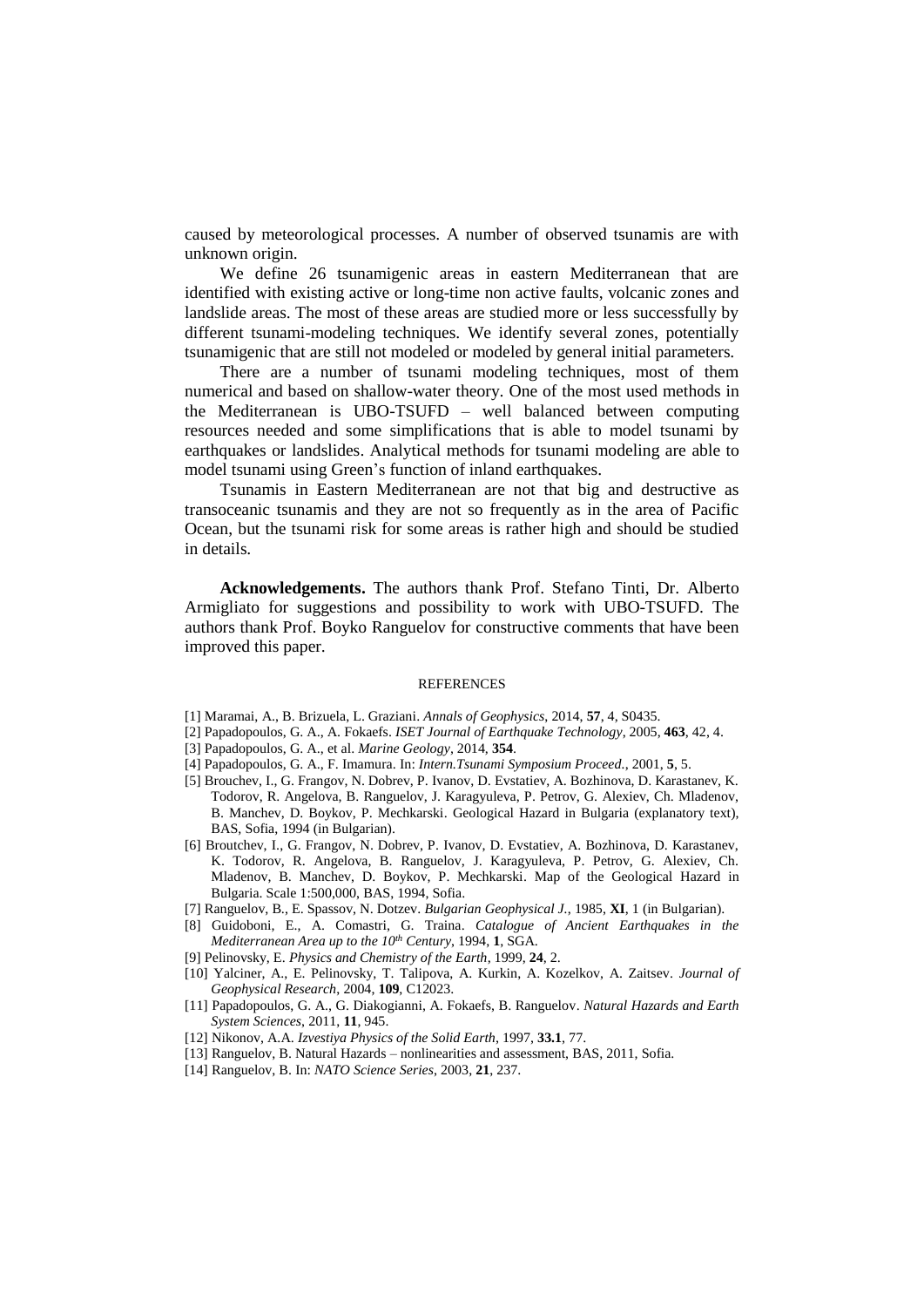- [15] Ranguelov, B., E. Mircheva, I. Lazarenko, R. Encheva. In: *Geoarchaeology and Archaeomineralogy: Proceed. of the Int. Conference, 29-30 October 2008,* Sofia, 2008, 347. [16] Ranguelov, B., D. Gospodinov. *Bulgarian Geophysical Journal*, 1994, **XX**, 2 (in Bulgarian).
- [17] Ranguelov, B., S. Tinti, G. Pagnoni, R. Tonini, F. Zaniboni, A. Armigliato. *Geophysical Research Letters*, 2008, **35**, L18613.
- [18] Vilibić, I., J. Šepić, B. Ranguelov, N. S. Mahović, S. Tinti. *J. of Geoph. Res.*, 2010, **115**, C07006.
- [19] Proudman, J. *Geophysical Journal International*, 1929, **2**, s4.
- [20] Ranguelov, B. The angry Earth Natural hazards, BAS, 2012, Sofia (in Bulgarian).
- [21] Altinok, Y., S. Ersoy. *Natural Hazards*, 2000, **21**, 185.
- [22] Ranguelov, B. In: *Abs. Book of the First Congress of the Balkan Geoph. Soc.*, 1996, 23.
- [23] Wedding, H. *Maden Tetkik ve Arama Dergisi*, 1968, **71**, 135 (in Turkish).
- [24] Kuran, U., A. C. Yalciner. In: *Tsunamis in the World*, 1993, **1**, 159.
- [25] Ranguelov, B., E. Spassov, N. Dotzev. *Bulgarian Geophys. J.*, 1987, **XIII**, 1 (in Bulgarian).
- [26] Dotsenko, S. F., A. V. Konovalov. In: *Physical Oceanography*, 1996, **7**, 6, 389.
- [27] Altinok, Y., S. Ersoy, A. C. Yalciner, B. Alpar, U. Kuran. In: *International Tsunami Symposium Proceedings*, 2001, **4**, 4.
- [28] Ambraseys, N. N. *Journal of Seismology*, 2002, **6**, 571.
- [29] Altinok, Y., B. Alpar, C. Yaltirak. *Journal of Seismology*, 2003, **7**, 329.
- [30] Altinok, Y., B. Alpar, N. Özer, H. Aykurt. *Nat. Hazards and Earth Sys. Sci.*, 2011, **11**, 273.
- [31] Altinok, Y., S. Tinti, B. Alpar, A. C. Yalciner, S. Ersoy, E. Bortolucci, A. Armigliato. *Natural Hazards*, 2001, **24**, 133.
- [32] Yalciner, A. C., B. Alpar, Y. Altinok, İ. Özbay, F. Imamura. *Marine Geology*, 2002, **190**, 445.
- [33] Pavlides, S. B., M. D. Tranos. *Journal of Structural Geology*, 1991, **13**, 2.
- [34] Papaioannou, I., G. A. Papadopoulos, S. B. Pavlides. *Bulletin of the Greek Geological Society*, 2004, **36**, 3 (in Greek).
- [35] Papadopoulos, G. A. *Natural Hazards*, 2003, **29**, 437.
- [36] Soloviev, S. L., O. N. Solovieva, C. N. Go, K. S. Kim, N. A. Shchetnikov. Tsunamis in the Mediterranean Sea – 2000 B.C.–2000 A.D., Kluwer Academic Publishers, 2000.
- [37] Papadopoulos, G. A., E. Daskalaki, A. Fokaefs, N. Giraleas. *Natural Hazards and Earth System Sciences*, 2007, **7**, 57.
- [38] Papadopoulos, G. A., A. Vassiloupolou. In: *Tsunami Research at the end of a critical decade*, 2001, **18**, 119.
- [39] Guidoboni, E., A. Comastri. *Journal of Seismology*, 1997, **1**, 55.
- [40] Yolsal, S., T. Taymaz. *Turkish Journal of Earth Sciences*, 2010, **19**, 313.
- [41] Papadopoulos, G. A., E. Daskalaki, A. Fokaefs, N. Giraleas. *J. of Earthquake and Tsunami*, 2010, **4**, 145.
- [42] Fokaefs, A., G. A. Papadopoulos. *Natural Hazards*, 2007, **40**, 503.
- [43] Ambraseys, N. N., M. Barazangi. *J. of Geophysical Research: Solid Earth*, 1989, **94**, 4007.
- [44] Salamon, A., Th. Rockwell, S. N. Ward, E. Guidoboni, A. Comastri. *Bulletin of the Seismological Society of America*, 2007, **97**, 3.
- [45] Ambraseys, N. N. *Bulletin of the Seismological Society of America*, 1962, **52**, 4.
- [46] Kárník, V. In: *Seismicity of the European Area*, 1971, 123.
- [47] Boore, D. M., J. D. Sims, H. Kanamori, S. Harding. *Physics of the Earth and Planetary Interiors*, 1981, **27**, 2.
- [48] Papadopoulos, G. A., B. J. Chalkis. *Marine Geology*, 1984, **56**, 1.
- [49] Yalciner, A.C., B. Aytore, C. Cankaya, H.G. Guler, L. Suzen, A. Zaytsev, T. Arikawa, T. Takashi. *AGU Fall Meeting Abstracts*, 2014, 1.
- [50] Hébert, H., F. Schindelé, Y. Altinok, B. Alpar, C. Gazioglu. *Marine Geology*, 2005, **215**, 23.
- [51] Papadopoulos, G.A. In: *The Physical Geography of the Mediterranean*, Oxford University Press, 2009.
- [52] Koutitas, C. G., G. A. Papadopoulos. In: *International Conference on Tsunamis,* Paris, 1998.
- [53] Dominey-Howes, D. *Journal of Volcanology and Geothermal Research*, 2004, **130**, 1.